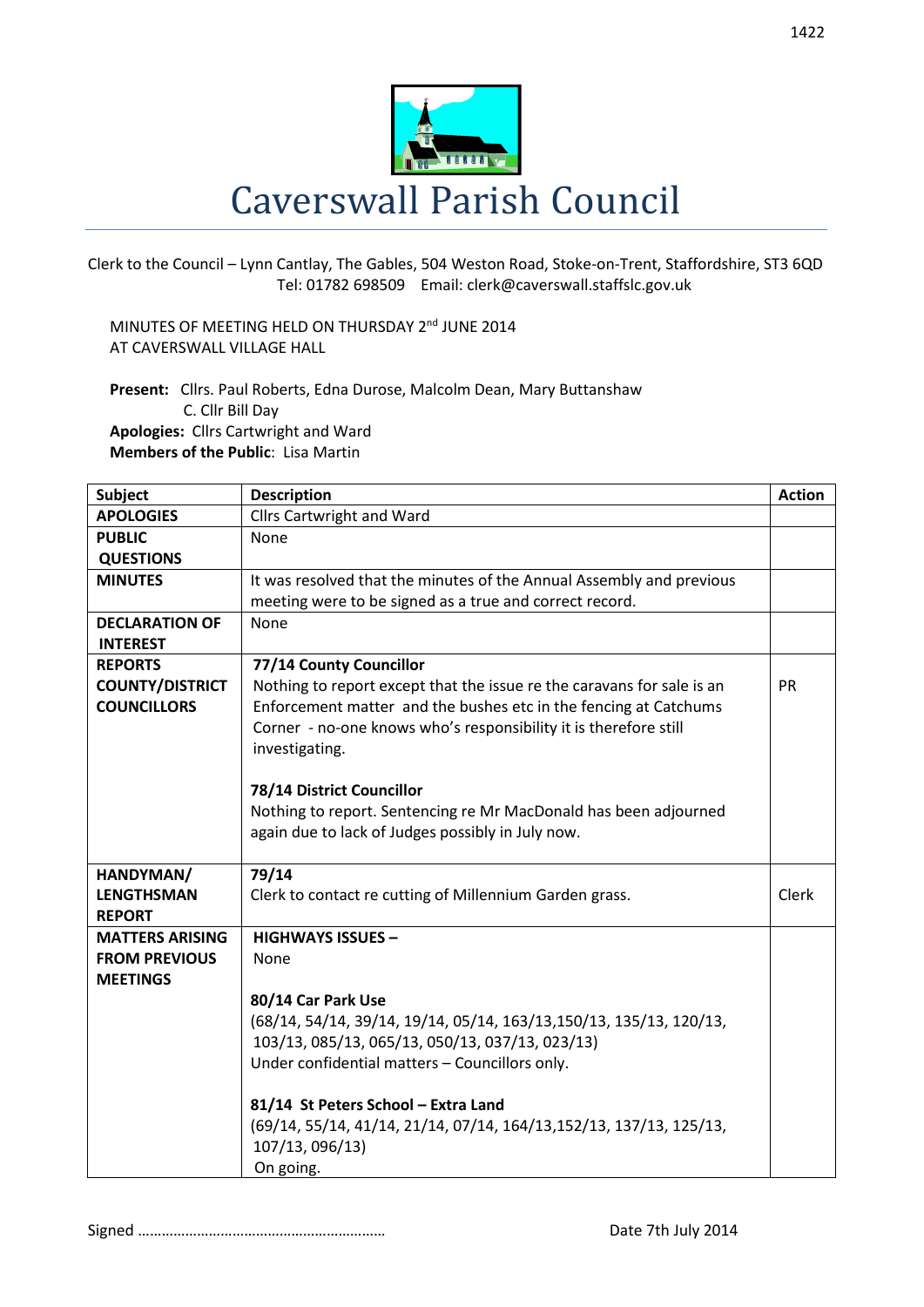| Subject                                                                        | <b>Description</b>                                                                                                                                                                                                                                                                                                                                                                                                                                                                                                                                                                                                                                                                                                                                                                                                                                                                                                             | <b>Action</b> |
|--------------------------------------------------------------------------------|--------------------------------------------------------------------------------------------------------------------------------------------------------------------------------------------------------------------------------------------------------------------------------------------------------------------------------------------------------------------------------------------------------------------------------------------------------------------------------------------------------------------------------------------------------------------------------------------------------------------------------------------------------------------------------------------------------------------------------------------------------------------------------------------------------------------------------------------------------------------------------------------------------------------------------|---------------|
| <b>MATTERS ARISING</b><br><b>FROM PREVIOUS</b><br><b>MEETINGS</b><br>Continued | 82/14 Playing Fields<br>(70/14, 56/14, 42/14, 22/14, 08/14, 165/13, 153/13, 138/13, 126/13,<br>084/13, 064/13, 049/13, 036/13, 025/13, 010/13, 093/12)<br>Under confidential matters - Councillors only.<br>83/14 Footpaths:<br>Nothing to report.<br>84/14 Defibrillator:<br>(73/14, 59/14, 46/14, 27/14)<br>Held over until next meeting as Cllr Ward not present.<br>85/14 Football Clubs:<br>No further contact has been made.<br><b>Unresolved Items:</b><br><b>None</b>                                                                                                                                                                                                                                                                                                                                                                                                                                                  |               |
| <b>CORRESPONDENCE</b>                                                          | 86/14<br><b>TSB</b><br><b>Bank Statement</b>                                                                                                                                                                                                                                                                                                                                                                                                                                                                                                                                                                                                                                                                                                                                                                                                                                                                                   |               |
|                                                                                | <b>Caverswall Historic Society</b><br>Re Flower Festival 1-4 August                                                                                                                                                                                                                                                                                                                                                                                                                                                                                                                                                                                                                                                                                                                                                                                                                                                            |               |
| <b>FINANCE</b>                                                                 | 87/14<br>Payments:<br>The following accounts were approved for payment:-<br>Mrs L Cantlay - Clerk Salary and Expenses - June<br>£212.45<br>Town and Country Services<br>£348.00<br>TOTAL PAYMENTS THIS MONTH - £560.45<br>As the cheque book was currently with the Internal Auditor it was agreed<br>by all Councillors that this month's payments should be made via bank<br>transfer, Clerk to arrange this, and ensure print out of payments was<br>retained for account records.<br>Transfer - none required this month<br>Receipts:<br>St Peter's School - Rent April 2014 - Mach 2015 - £250.00<br>(still to be shown as credit on current account)<br>Interest re Instant Access Accounts - not due until 9th June<br><b>TOTAL RECEIPTS RECEIVED - £250.00</b><br>Accounts (after any payments/transfers made) :-<br>Current Account - £1636.68<br>Instant Access Account - £9596.79<br>Contingency Account - £6098.12 | Clerk         |
| <b>PLANNING</b><br><b>MATTERS</b>                                              | 88/14<br>Applications: NHT/2014/0008 - 28 Vicarage Crescent - Proposed single<br>storey rear extension<br>Decisions: none<br>Appeals: none<br>Enforcement: none                                                                                                                                                                                                                                                                                                                                                                                                                                                                                                                                                                                                                                                                                                                                                                |               |